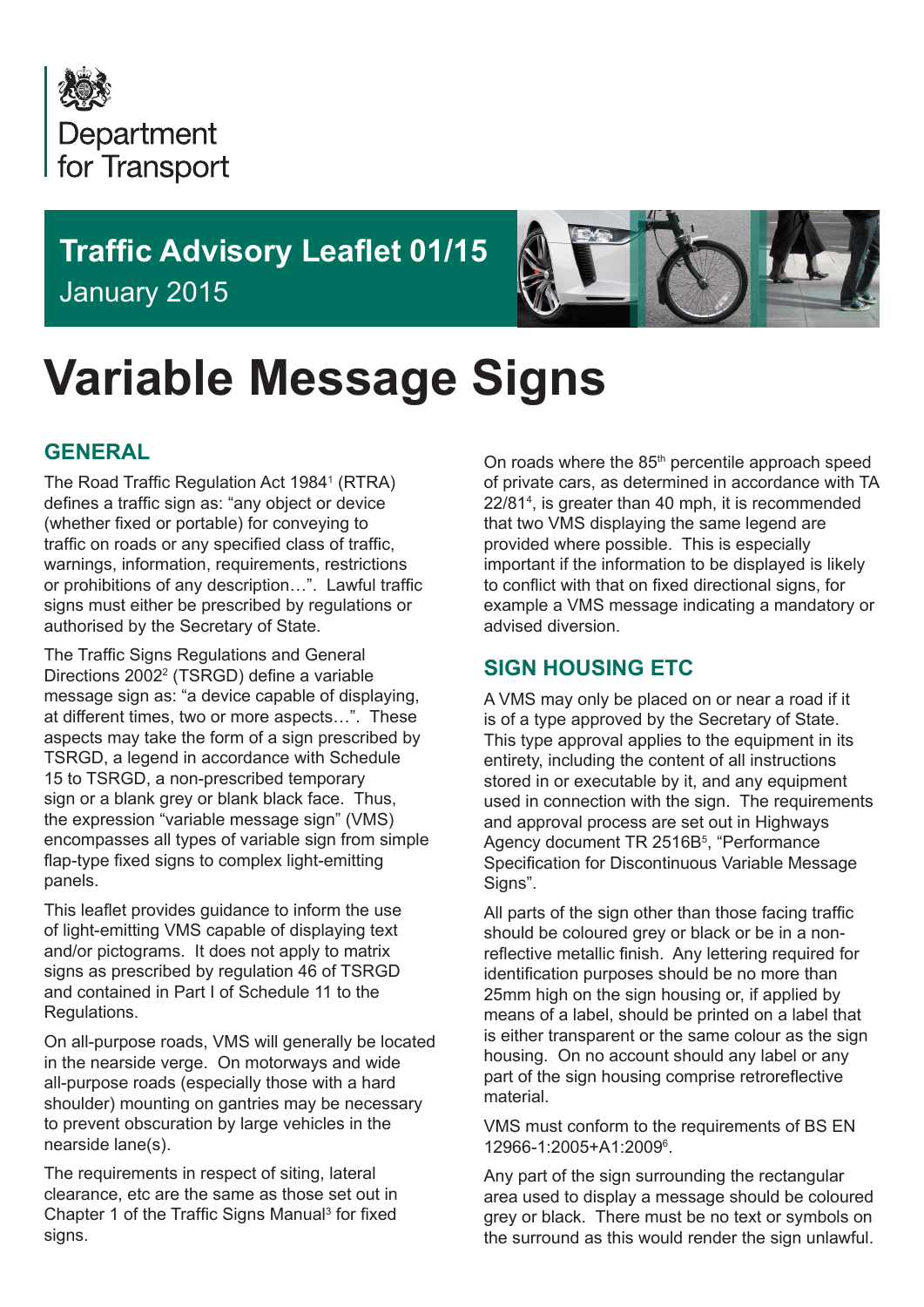

*Figure 1 VMS displaying a tactical traffic legend*

# **FORM OF DISPLAY**

Regulation 58 of TSRGD permits a VMS to display most of the fixed signs prescribed in TSRGD as well as legends prescribed in Schedule 15. Special provisions apply to vehicle activated VMS and these are explained in detail in Traffic Advisory Leaflet 1/03, "Vehicle Activated Signs"<sup>7</sup> .

Text on a light-emitting VMS must be displayed in white, off-white or yellow. A prescribed sign incorporating a black legend or symbol on a white or yellow background may be displayed with the colours reversed, i.e. as a white, off-white or yellow symbol on a black background. Any red triangle or circle forming part of the sign must be retained.

A VMS should exhibit a black or grey rectangular area to approaching traffic when no message is being displayed.

Where the construction of the VMS permits, the text should be displayed in the form of the Transport Medium Alphabet prescribed in Part I of Schedule 13 to TSRGD. Otherwise, the alphabet prescribed in Part V of that schedule must be used. The size of characters in the transport alphabet is expressed in terms of x-height, which is the height of a lowercase letter "x". Upper-case displays are defined by the height of the characters. The height of upper-case letters is 1.4 times the height of the lower-case "x" for fixed signs and 1.2 times for VMS. The values in Table 2 and 3 have been determined using this method and thereafter adjusted to match technology.

Regulation 58 of TSRGD requires that a VMS "shall be of a size appropriate to display the messages … having regard to the normal speed of traffic on the road on or near which the sign is situated."

Tables 2 and 3 set out the minimum sizes of characters recommended for use on text-only and mixed text/pictogram VMS. They do not apply to regulation 58(7) which requires the use of special character sizes for VMS displaying "SLOW DOWN". Note that these character sizes are different from those that appear in the performance specification, TR 2516B<sup>5</sup> which should only be used for selecting the appropriate optical performance class.

A VMS that displays a sign shown in one of the Schedules to TSRGD must do so at the prescribed size appropriate to the traffic approach speed unless special authorisation has been obtained. In practice, the more complex pictograms contained within many warning signs lose resolution at smaller sizes and so the largest size (generally 1500 mm) should be used wherever possible to ensure adequate clarity.



*Figure 2 Travel time VMS legend*

#### **MESSAGES**

VMS may only be used to display traffic signs, as defined in the Road Traffic Regulation Act. Their use to display any other message renders the installation unlawful.

Messages should be as short as possible while being fully comprehensible to drivers. They should not normally consist of more than eight words or six units of information. All messages must be displayed on a single sign aspect. **It is unlawful to display messages that require the use of multiple displays ("paging") or scrolling text.**

For the purposes of message construction and the use of Tables 2 and 3, the principles in Table 1 apply: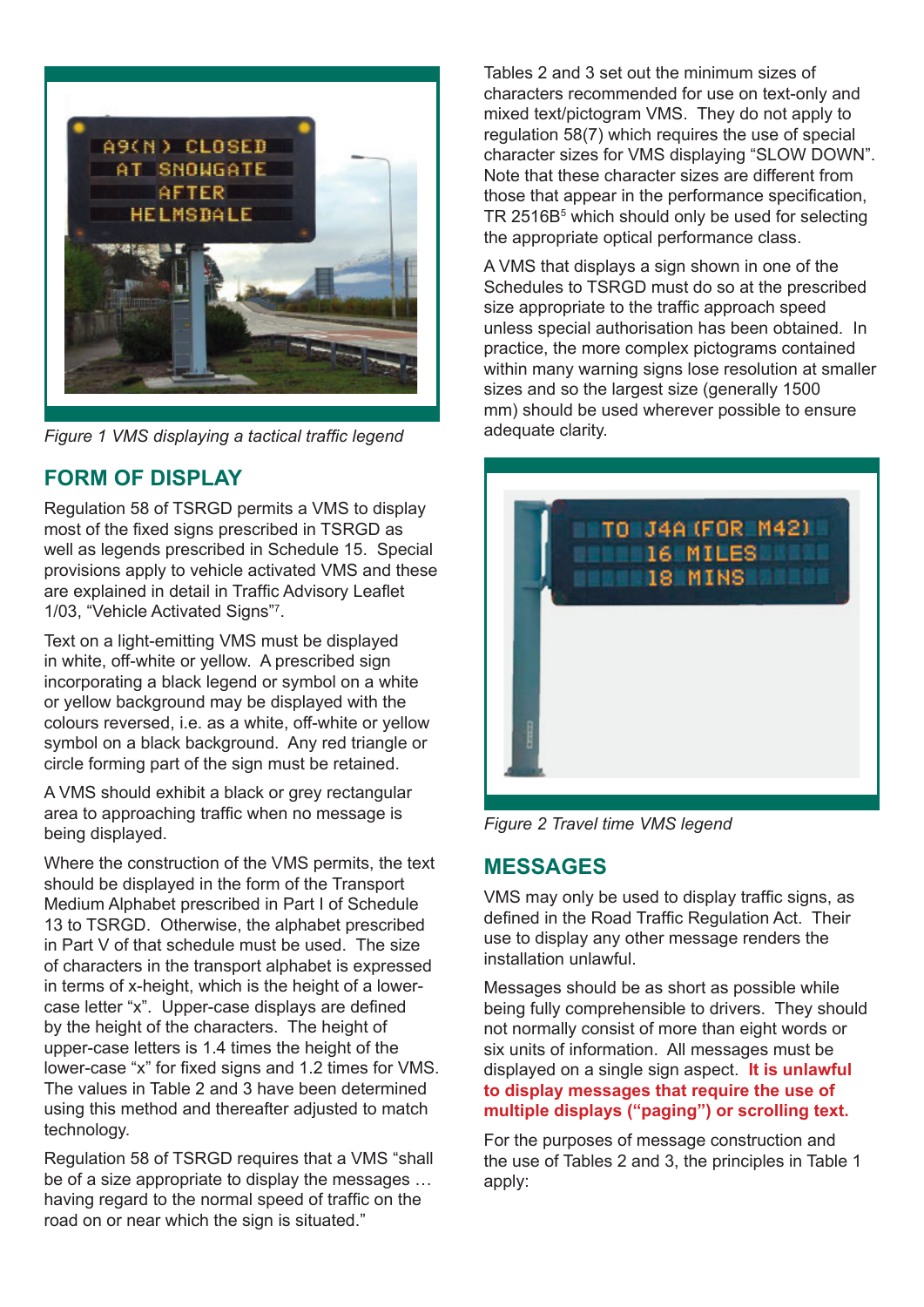| <b>Table 1 - Number of Words comprising Units of Information</b>                                                              | <b>Units of</b><br><b>information</b> | <b>Number of</b><br>words |
|-------------------------------------------------------------------------------------------------------------------------------|---------------------------------------|---------------------------|
| Place name or other destination, even if it consists of more than one<br>word, eg STOKE-ON-TRENT or FORTH ROAD BRIDGE         | 1                                     | 1, 2 or 3                 |
| Place name with associated compass point,<br>eg READING (E) or SLOUGH (WEST)                                                  | 1                                     |                           |
| Place name with associated route number,<br>eg DORKING A24 or LAMPTON (M11)                                                   | 1                                     | $\overline{2}$            |
| Location comprising route number, junction number or numbers and<br>compass point, eg M6 J20-21 NORTH                         | $\overline{2}$                        | 3                         |
| Distance, eg 600 YDS or 3 MILES                                                                                               | 1                                     | 1                         |
| All other words, with the exception of prepositions, regardless of length,<br>eg FOG or WORKFORCE                             |                                       |                           |
| Driver information consisting of up to three words (as defined above),<br>eg ACCIDENT, LONG DELAYS or REJOIN MAIN CARRIAGEWAY |                                       | 1, 2 or 3                 |
| Prescribed sign, eg warning triangle, speed limit roundel or wicket (lane<br>closure) pictogram                               |                                       |                           |
| Supplementary information associated with warning signs, eg 3 MILES<br>or ICE                                                 |                                       |                           |
| Arrow or emergency diversion route symbol                                                                                     | 1                                     | $\overline{0}$            |
| Punctuation marks, dashes, etc                                                                                                | $\overline{0}$                        | $\overline{0}$            |

Wherever possible, the prescribed messages in Schedule 15 to TSRGD should be used. See Annex A.

A temporary VMS may be used to display messages for the same purposes as a temporary fixed sign. Regulation 53 of TSRGD permits the placing of temporary signs to convey to traffic:

- information about convenient routes to be followed when large volumes of traffic are likely to be attracted to: a sporting event; an exhibition; or any other public gathering
- information about diversions or alternative routes
- information about the availability of new routes or destinations
- information about changes in route numbers
- warnings about, or information on how to avoid, any temporary hazards caused by –
- b) adverse weather conditions or other natural causes
- c) the failure of street lighting or malfunction of any other equipment etc used in connection with the road or situated on or near it
- d) damage to the road itself.
- requests by the police for information in connection with road traffic accidents
- warnings or information about a civil emergency or the prospect of a civil emergency.

All other messages, whether displayed on permanent or temporary VMS, require authorisation by the Secretary of State. This is also the case where Schedule 15 of TSRGD messages are to be displayed in mixed (sentence) case text or where pictograms to be incorporated into messages are either not prescribed in TSRGD or are prescribed for a different purpose. An example of the last is the sign to TSRGD diagram 584 which, when used as

a) works being executed on or near a road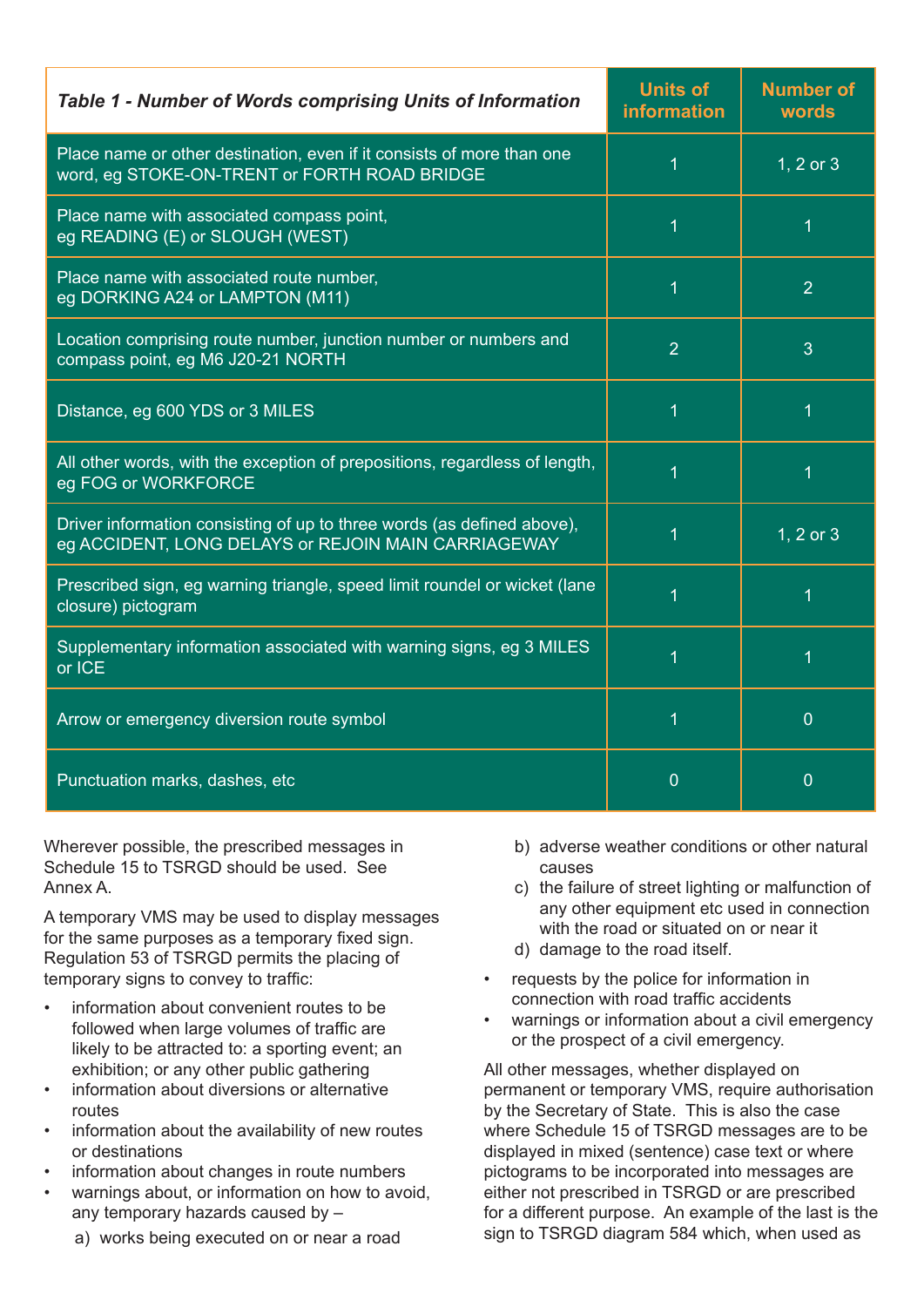a fixed sign with a supplementary plate, means that queuing traffic might be encountered, whereas it is used on VMS to indicate the actual presence of a queue ahead.

To assist driver assimilation of VMS, non-prescribed legends should broadly follow the same principles as the prescribed legends in Schedule 15. Strategic traffic and diversion legends should be constructed such that the information appears in the following order:

- a) Location eg M1 J3-4 NORTH
- b) Problem eg ACCIDENT
- c) Effect eg LONG DELAYS
- d) Guidance eg USE M40

Depending on the capability of the VMS, some information might have to be omitted. In general, the effect is more important than the problem. Guidance should only be given when it will be supported by other signing in the area.

VMS can also usefully be deployed to forewarn drivers of events that might affect future journeys. These could include road works or major events. Advance or remote notice of road works should follow the order and style of the information on signs to diagrams 7002A to 7003.1 in TSRGD. Advance notice of major events should follow the same broad principles. Dates and times must be expressed in the formats prescribed in TSRGD, as explained in Chapter 7 of the Traffic Signs Manual<sup>8</sup>. An indication of the year is seldom required on VMS; months must be expressed in words, abbreviated if necessary, and not as numbers; times must be shown as "am" and "pm". The 24 hour clock must not be used under any circumstances.



# **FLASHING LAMPS**

Regulation 58 of TSRGD permits the display of flashing amber lamps (see figure as specified in regulation 46(7) of TSRGD) with certain types of display:

- (a) the speed limit roundel to TSRGD diagram 670;
- (b) certain of the matrix signs shown in Part I of Schedule 11; or
- (c) a legend of the type shown in Schedule 15.

This means that they may only be displayed with immediate safety-related and tactical diversion messages and certain vehicle activated signs. They may not be displayed with other types of message such as advance notice of special events or strategic diversion messages. When a nonprescribed legend is specially authorised, flashing amber lamps may only be used with that message if the authorisation expressly permits it.

# **REFERENCES**

- 1. The Road Traffic Regulation Act 1984, TSO http://www.legislation.gov.uk/ukpga/1984/27/ contents
- 2. Statutory Instrument No.2002/3113, the Traffic Signs Regulations and General Directions 2002 (as amended), TSO http://www.legislation.gov. uk/uksi/2002/3113/contents/made
- 3. The Traffic Signs Manual, Chapter 1, Introduction, TSO https://www.gov.uk/ government/publications/traffic-signs-manual
- 4. TA 22/81, Vehicle Speed Measurement on All Purpose Roads, HA http://www.dft.gov.uk/ha/ standards/dmrb/vol5/section1/ta2281.pdf
- 5. TR 2516B, Performance Specification for Discontinuous Variable Message Signs, HA https://tssplansregistry.dft.gov.uk/login.asp
- 6. BS EN 12966-1:2005+A1:2009, Road Vertical Signs, Variable Message Signs http://shop.bsigroup.com/ProductDetail/?p id=000000000030185063
- 7. Traffic Advisory Leaflet 1/03, Vehicle Activated Signs, DfT https://www.gov.uk/government/ publications/traffic-advisory-leaflets-1989 to-2009
- 8. The Traffic Signs Manual, Chapter 7, The Design of Traffic Signs, TSO https://www.gov.uk/ government/publications/traffic-signs-manual

 *Figure 3 Vehicle activated VMS with flashing amber lamps*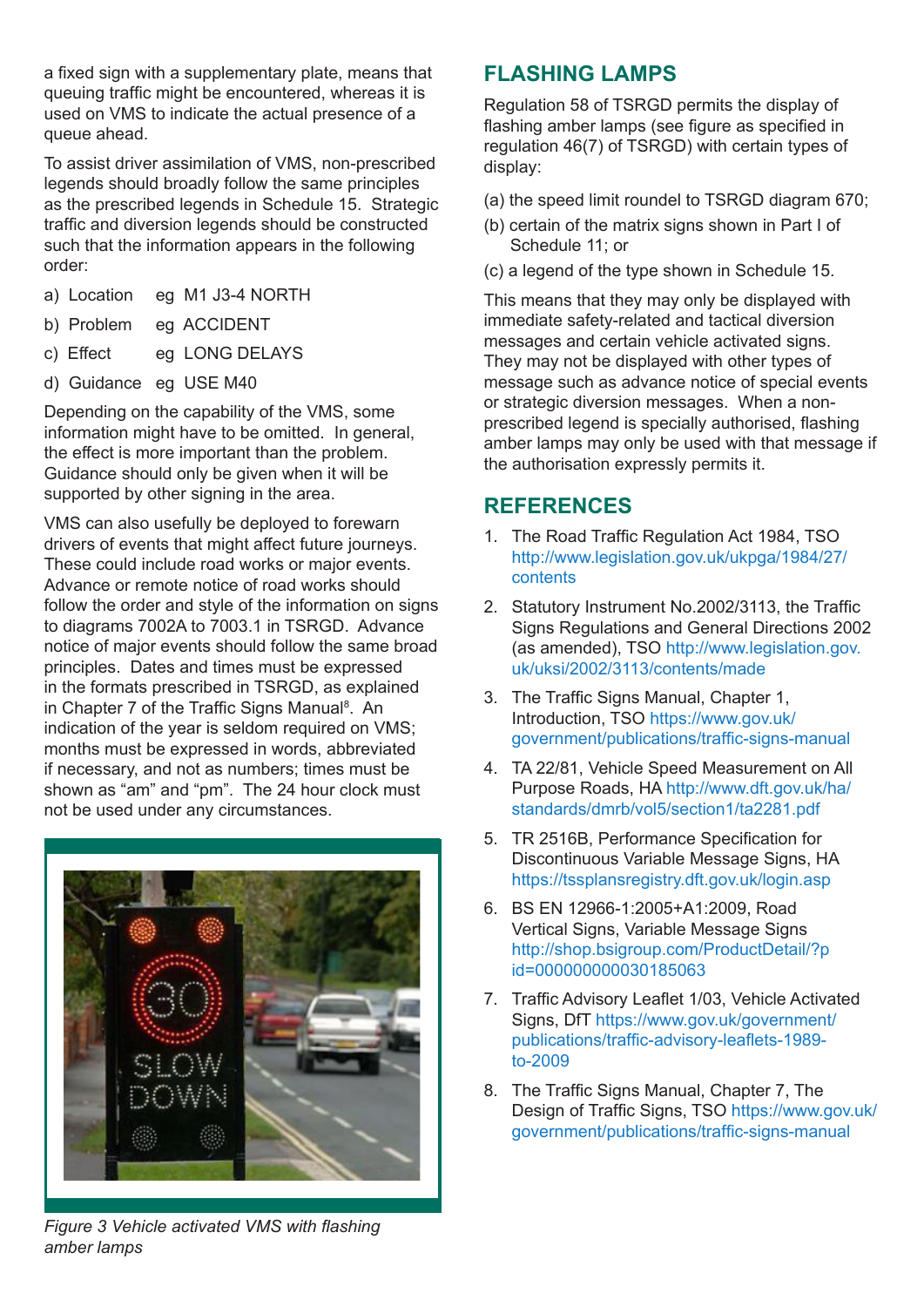|                                                                                          |                                                                                         |                                                                                              | 3 lane D                           | Column <sub>14</sub>                                            | 200<br>250<br>250<br>200               | 200<br><u>250</u><br>250                                | <u>ន</u> ិន្ទុ<br>ស្តី និន្ទុ | <u>ន</u> ីទី ខ្លួន               | 28880                    |
|------------------------------------------------------------------------------------------|-----------------------------------------------------------------------------------------|----------------------------------------------------------------------------------------------|------------------------------------|-----------------------------------------------------------------|----------------------------------------|---------------------------------------------------------|-------------------------------|----------------------------------|--------------------------|
| Upper case letter height (millimetres)                                                   |                                                                                         | All purpose roads without hard<br>= single carriageway roads<br>$D = dual carriageway reads$ | $2$ lane D<br>4 lane S             | Column <sub>13</sub>                                            | 28888                                  |                                                         | <u>ខិត្តន</u> ុទ្ធ            | <b>និន្ត</b><br>ខ្លួន ខ្លួន      | 250                      |
|                                                                                          |                                                                                         | shoulders<br>S                                                                               | 1 lane $D$<br>2 lane $S$           | Column 12                                                       | 100<br>100<br>$\overline{100}$<br>200  | 100<br>200<br>200<br>200                                | 200<br>200<br>250<br>250      | 200<br>250<br>250<br>300         | 200<br>250<br>300<br>300 |
|                                                                                          |                                                                                         |                                                                                              | 4 lane                             | Column <sub>11</sub>                                            |                                        | 300                                                     | 300<br>350<br>350<br>400      | 888<br>889<br>$rac{6}{2}$        | 400<br>350<br>400        |
|                                                                                          |                                                                                         | Motorways and all purpose dual<br>carriageway roads with hard                                | 3 lane                             | Column 10                                                       |                                        | 300<br>250<br>300<br>300                                | 300<br>300<br>350<br>350      | 300<br>350<br>350<br>$rac{1}{2}$ | 350<br>300<br>400<br>400 |
| x-height of transport alphabets (millimetres)                                            | Verge mounted signs<br>All purpose roads without hard<br>Motorways and all purpose dual | shoulders<br>S = single carriageway roads<br>D = dual carriageway roads<br>shoulders         | $2$ lane                           | Column <sub>9</sub>                                             |                                        | 250<br>280<br>300<br>200                                | នុ<br>250<br>3<br>300         | 300<br>300<br>250                | 300                      |
|                                                                                          |                                                                                         |                                                                                              | 3 lane D                           | Column 8                                                        | $150$<br>$200$<br>150<br>200           | 200<br>150<br>250                                       | 200<br>200<br>250<br>250      | 250<br>250<br>200<br>300         | 250<br>300<br>250<br>350 |
|                                                                                          |                                                                                         |                                                                                              | 2 lane D<br>4 lane S               | Column <sub>7</sub>                                             | $150$<br>$150$<br>100                  | 150<br>200<br>150<br>200                                | 200<br>200<br>150<br>250      | 200<br>250<br>250<br>200         | 200<br>250<br>250<br>300 |
|                                                                                          |                                                                                         |                                                                                              | 1 lane $D$<br>2 lane $S$           | Column 6                                                        | 75                                     | 50<br>50<br>50<br>50<br>100                             | 150<br>200<br>150<br>200      | 150<br>200<br>200<br>250         | 150<br>200<br>250<br>250 |
|                                                                                          |                                                                                         |                                                                                              | 4 lane                             | Column 5                                                        |                                        | $\begin{array}{c} 300 \\ 300 \end{array}$<br>250<br>250 | 250<br>300<br>350             | 300<br>300<br>350<br>350         | 300<br>350<br>350<br>400 |
|                                                                                          |                                                                                         |                                                                                              | carriageway roads with hard        | 3 lane                                                          | Column <sub>4</sub>                    |                                                         | នុន<br>2 នុន្ទ<br>2 ន<br>200  | <u>ន</u> ្លួន ន្ល                | 300<br>300<br>250        |
|                                                                                          | Verge mounted signs                                                                     | shoulders                                                                                    | $2$ lane                           | Column <sub>3</sub>                                             |                                        | 200<br>200<br>150                                       | <u>ន</u> ្តន្ត្រីន្ត          | <u>ខ្លួន ន</u> ុទ្ធ              | 250<br>250<br>300<br>350 |
| in longest<br>displayed<br>message<br>of words<br>Number<br>to be                        |                                                                                         |                                                                                              | Column <sub>2</sub>                | $Q \neq Q$                                                      | $\omega$ 4 $\infty$                    | $Q \neq Q$                                              | $\alpha$ 4 $\infty$ $\infty$  | a 4 @ @                          |                          |
| percentile<br>cars mph<br>approach<br>speed of<br>Column <sub>1</sub><br>private<br>85th |                                                                                         |                                                                                              | Up to and<br>including<br>$\infty$ | Up to and<br>including<br>Over <sub>30</sub><br>$\overline{40}$ | Up to and<br>including<br>Over 40<br>8 | Up to and<br>including<br>Over 50<br>8                  | Over <sub>60</sub>            |                                  |                          |

Note: Where, exceptionally, a VMS is mounted on the central reserve of a motorway or all-purpose dual<br>carriageway, the character height for 2, 3 and 4 lane roads should be as column 6, 7 and 8 or 12, 13<br>and 14 respectively Note: Where, exceptionally, a VMS is mounted on the central reserve of a motorway or all-purpose dual carriageway, the character height for 2, 3 and 4 lane roads should be as column 6, 7 and 8 or 12, 13 and 14 respectively.

Table 2 - Sizes of Characters on Verge Mounted VMS  *Table 2 - Sizes of Characters on Verge Mounted VMS*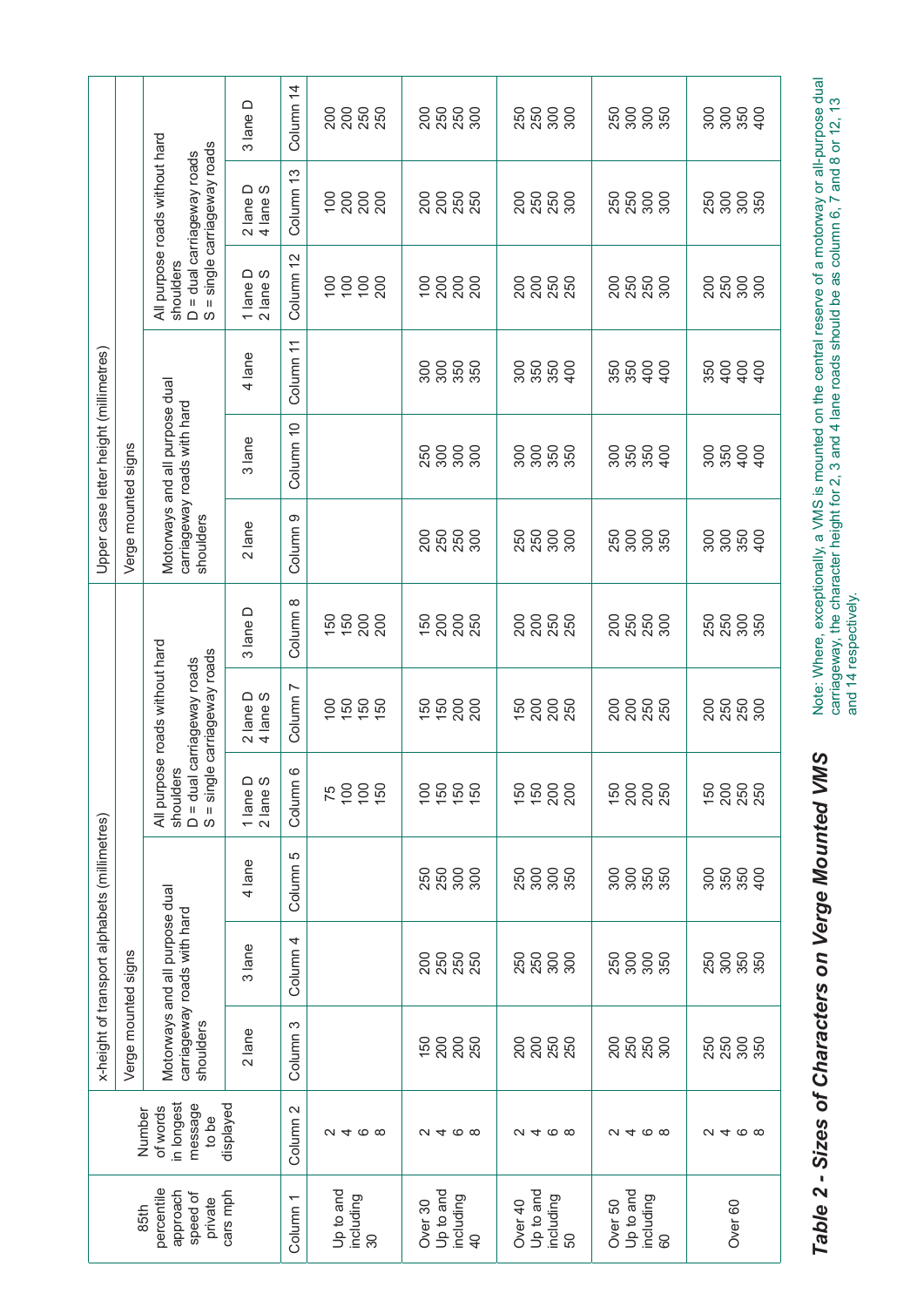| 85th percentile                                 | <b>Number</b>                                        | x-height of transport alphabet<br>(millimetres)                |                                                                  | Upper case letter height<br>(millimetres)                      |                                                                  |
|-------------------------------------------------|------------------------------------------------------|----------------------------------------------------------------|------------------------------------------------------------------|----------------------------------------------------------------|------------------------------------------------------------------|
| approach<br>speeds of<br>private cars<br>mph    | of words<br>in longest<br>message to be<br>displayed | <b>Signs mounted</b><br>at approx 6m<br>above road<br>surface* | <b>Signs mounted</b><br>at approx 7.5m<br>above road<br>surface* | <b>Signs mounted</b><br>at approx 6m<br>above road<br>surface* | <b>Signs mounted</b><br>at approx 7.5m<br>above road<br>surface* |
| Up to and<br>including 30                       | $\overline{2}$<br>4<br>$\,6$<br>8                    | 150<br>200<br>200<br>200                                       | 200<br>200<br>200<br>200                                         | 200<br>250<br>250<br>250                                       | 200<br>250<br>250<br>300                                         |
| Over 30<br>Up to and<br>including 40            | $\overline{2}$<br>4<br>6<br>8                        | 200<br>200<br>200<br>250                                       | 200<br>200<br>250<br>250                                         | 250<br>250<br>300<br>300                                       | 250<br>300<br>300<br>350                                         |
| Over 40<br>Up to and<br>including 50            | $\sqrt{2}$<br>4<br>6<br>8                            | 200<br>250<br>250<br>250                                       | 200<br>250<br>250<br>300                                         | 250<br>300<br>300<br>350                                       | 300<br>300<br>350<br>350                                         |
| Over <sub>50</sub><br>Up to and<br>including 60 | $\sqrt{2}$<br>4<br>6<br>8                            | 200<br>250<br>300<br>300                                       | 250<br>250<br>300<br>300                                         | 300<br>300<br>350<br>400                                       | 300<br>350<br>400<br>400                                         |
| Over <sub>60</sub>                              | $\overline{2}$<br>4<br>$\,6$<br>8                    | 250<br>250<br>300<br>350                                       | 250<br>300<br>300<br>350                                         | 300<br>350<br>400<br>400                                       | 350<br>350<br>400<br>400                                         |

\* Measured to the lower edge of the sign. Any proposals for other mounting heights should be referred to the appropriate Overseeing Organisation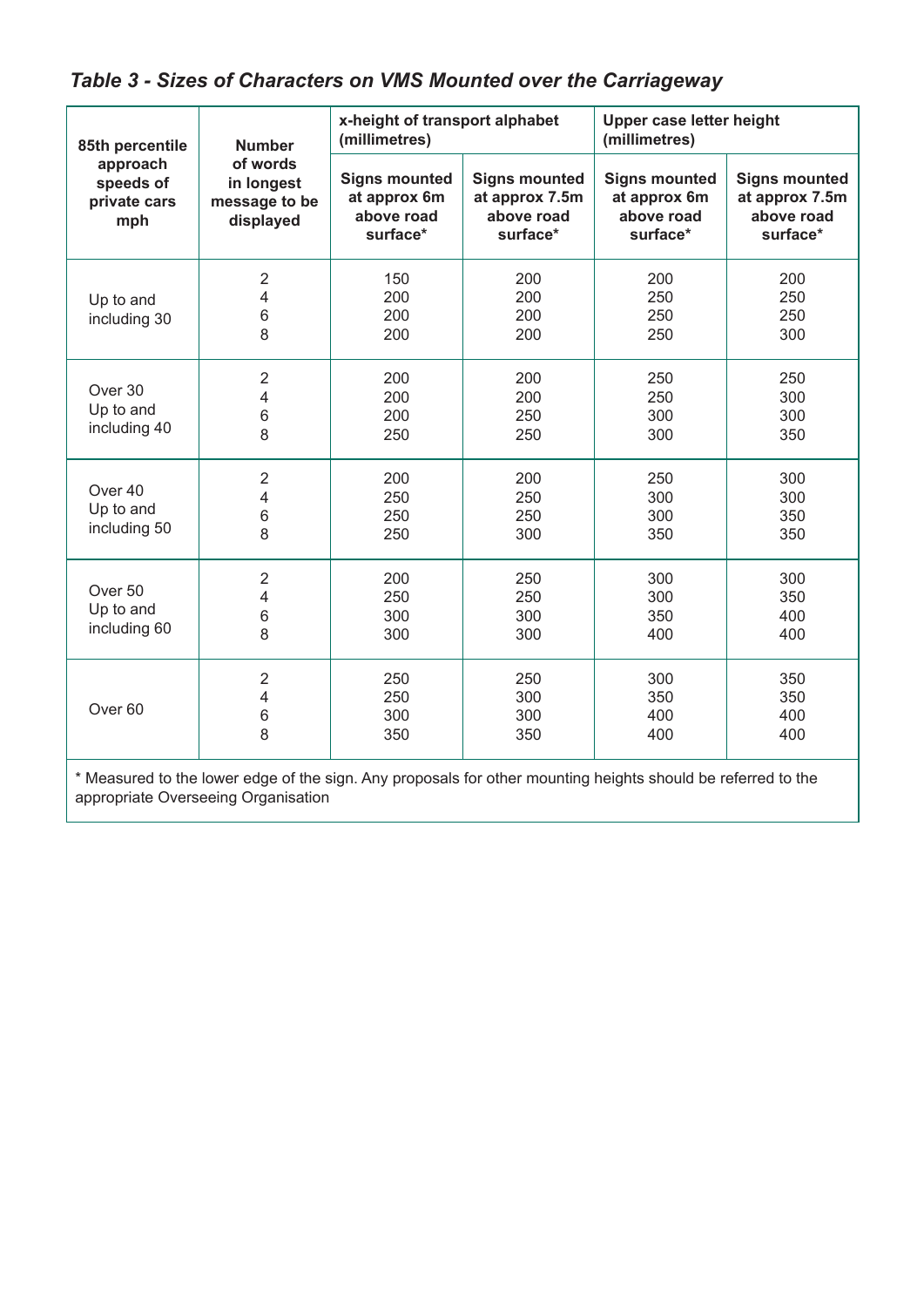# **ANNEX A – Schedule 15 to TSRGD, "LEGENDS FOR USE ON VARIABLE MESSAGE SIGNS"**

Care must be taken when interpreting Schedule 15 to ensure that only the permitted combinations of text are used. Certain of the legends specified in PART III may only be used in conjunction with certain other legends (sub-paragraph 2) while others may be used either on their own or in conjunction with those other legends (sub-paragraph 3). Legends specified in PARTS IV and V may not be used on their own.

#### **Examples**

Message combining PART III and PART IV: DEBRIS IN ROAD

Message combining PART III and PART V: SKID RISK SLOW DOWN

Message combining PARTS III, IV and V: ROAD CLOSED AT [place name]

FOR [place name] USE [route number]

Note that "AHEAD" (PART V) may only be used after "QUEUE" or "ROAD CLOSED".

Individual elements of a message will generally be displayed on separate lines, thus:



Where this is not possible, care should be taken to ensure that the message is still easily understood.

Abbreviations should be avoided wherever possible. Incomplete words are especially difficult to read and assimilate on VMS that display only upper case characters.

Similarly, in advising drivers to reduce speed, the full text, "SLOW DOWN" (PART V, paragraph 2(q)) should normally be used. Only if the VMS cannot accommodate both words, should "SLOW" (PART V, paragraph  $2(p)$ ) be used, in which case it should be separated from the rest of the message by a dash, thus:

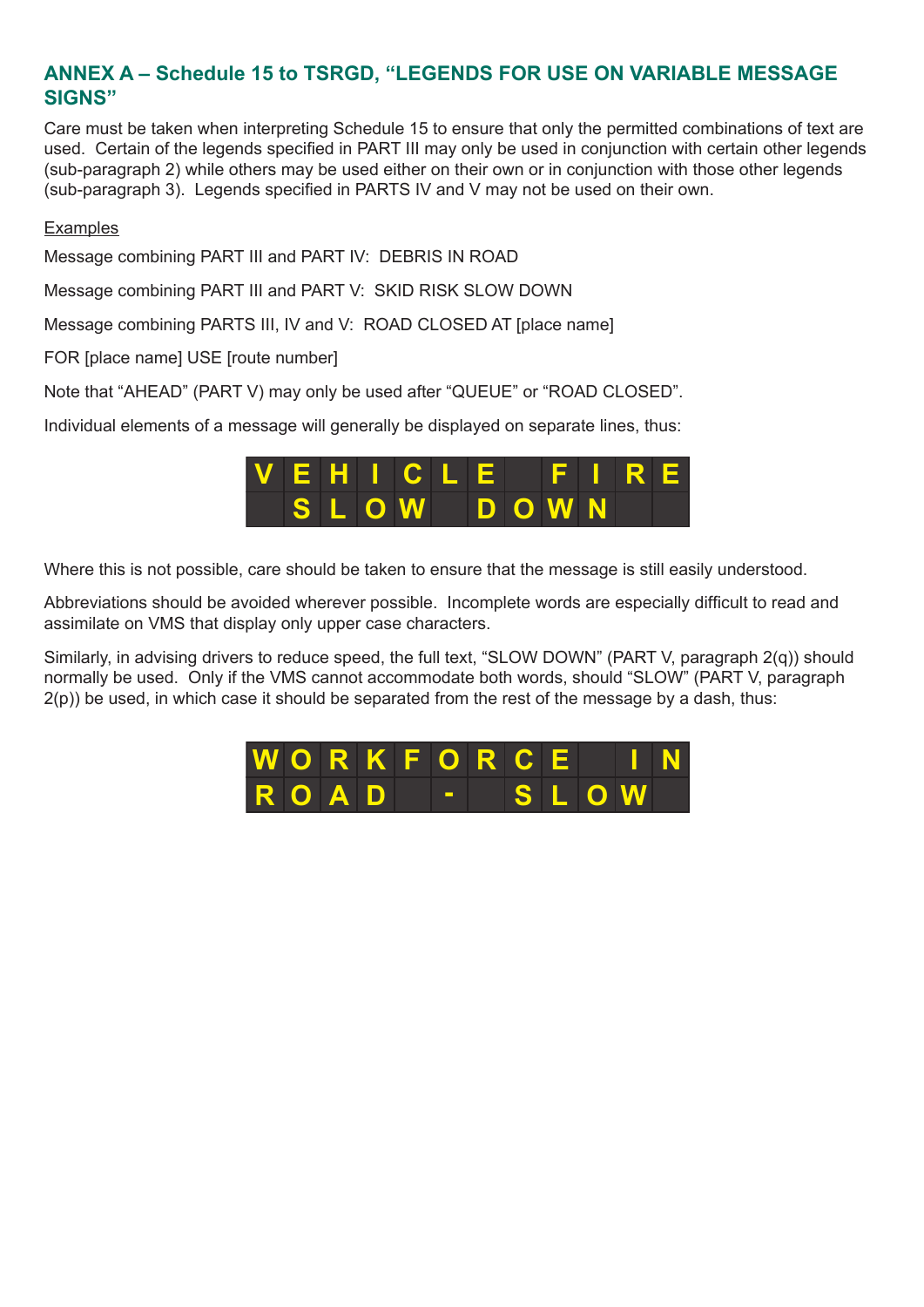#### SCHEDULE 15 LEGENDS FOR USE ON VARIABLE MESSAGE **SIGNS** PART I PRELIMINARY

**1.**—(1) In a legend prescribed by this Schedule the number of a junction shall be shown in the form of the letter "J" followed by the number of the junction.

(2) Where this Schedule provides for a route number to be displayed on a sign, a compass point ("NORTH", "SOUTH", "EAST" or "WEST") or an abbreviated compass point ("N", "S", "E", "W", "NW", "NE", "SW" or "SE") may be added to the route number.

(3) Where any part of a legend prescribed by this Schedule is shown in square brackets, the brackets shall not be displayed on a sign.

(4) Different legends or different parts of the same legend displayed on a sign in accordance with this Schedule may be separated by a dash.

#### PART II

#### SIGNS AUTOMATICALLY ACTIVATED BY VEHICULAR TRAFFIC

**2.** One of the following legends may be displayed on a sign which is activated by a particular type of vehicle approaching the equipment which controls the sign—

- (a) "OVERHEIGHT VEHICLE DIVERT" with—
	- (i) an arrow;
	- (ii) "USE" and a route number; or
	- (iii) "FOLLOW" and a symbol shown in Part VII of Schedule 13;
- (b) "OVERHEIGHT VEHICLE TURN BACK";
- (c) "HIGH VEHICLE USE MIDDLE OF ROAD"; or

(d) "ONCOMING VEHICLE IN MIDDLE OF ROAD".

#### LEGENDS GIVING WARNINGS OF ADVERSE WEATHER OR OTHER TEMPORARY HAZARDS OR INCIDENTS

**3.**—(1) A legend specified in sub-paragraph (2) may only be used in conjunction with—

- (a) a legend specified in Part IV;
- (b) a legend specified in Part V; or
- (c) a combination of a legend specified in Part
- IV and a legend specified in Part V.
- (2) The legends specified in this sub-paragraph are—
	- (a) "ACCIDENT";
	- (b) "ANIMALS";
	- (c) a route number, a junction number or
	- "EXIT" and "CLOSED";
	- (d) "CONGESTION";
	- (e) "DEBRIS";
	- (f) "DELAYS";
	- (g) "DIVERSION";
	- (h) "EXIT CLOSED";
	- (i) "FLOODS";
	- (j) "FOG";
	- (k) "FOG PATCHES";
	- (l) "INCIDENT";
	- (m) "LANE CLOSURE";
	- (n) "LANE[S]" followed by a number or numbers and "CLOSED";
	- (o) "LARGE LOAD";
	- (p) "LONG DELAYS";
	- (q) "MOBILE WORKS";
	- (r) "MOTORWAY CLOSED";
	- (s) "NO PHONES";
	- (t) "OBSTRUCTION";
	- (u) "PEDESTRIANS";
	- (v) "QUEUE";
	- (w) "ROAD CLOSED";
	- (x) "ROAD WORKS";
	- (y) "SKID RISK";
	- (z) "SLIP ROAD CLOSED";
	- (aa) "SMOKE";
	- (bb) "SNOW";
	- (cc) "SNOW PLOUGH";
	- (dd) "SPRAY";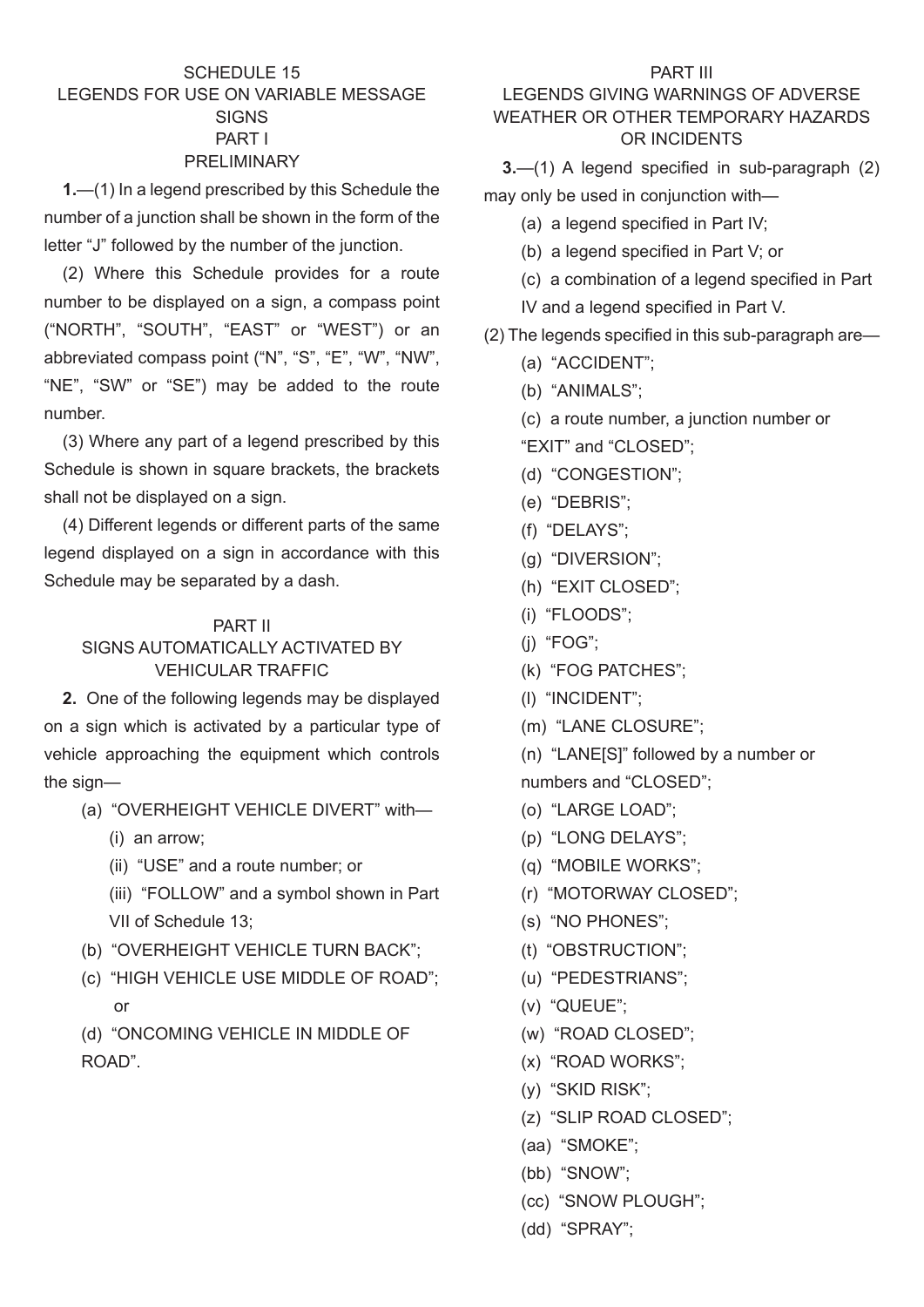(ee) "STRANDED VEHICLE";

(ff) "[STRONG] WINDS";

(gg) "[The name of a tunnel] TUNNEL CLOSED";

(hh) "WEIGHT CHECK";

(ii) "WORKFORCE".

(3) The following legends may be displayed on their own or in conjunction with another legend as mentioned in sub-paragraph (1)—

(a) "[The name of a bridge] BRIDGE CLOSED";

(b) "BUS LANE CLOSED";

(c) "GRITTING IN PROGRESS";

(d) "NEXT SERVICE AREA CLOSED";

(e) "ONCOMING VEHICLE";

(f) "SETTING OUT ROAD WORKS";

(g) "SLOW MOVING LARGE LOAD".

(4) In sub-paragraphs (2) and (3) square brackets are used to indicate things which may be omitted.

# PART IV

### LEGENDS INDICATING LOCATION OF TEMPORARY HAZARD OR INCIDENT

**4.** One of the following legends may be used only in conjunction (either on its own or in combination with a legend specified in Part V) with a legend specified in Part III-

(a) a route number;

(b) "ON [name of bridge] BRIDGE" or "ON BRIDGE";

- (c) "AT" together with—
	- (i) a place name,

(ii) the name of a bridge or tunnel,

(iii) a junction name or number or a junction number and "EXIT", or

- (iv) "NEXT JCT" or "TOLL";
- (d) "AFTER" together with—
	- (i) a place name,
	- (ii) the name of a bridge or tunnel,
	- (iii) "BRIDGE" or "TUNNEL",
	- (iv) a junction name or number, or
	- (v) "NEXT JCT";
- (e) a number and "MILES";
- (f) "AHEAD" preceded by a legend specified in

paragraph  $3(2)(v)$  or (w) only;

(g) "FOR" together with a number and "MILES";

(h) "IN ROAD";

(i) a junction number;

(j) a junction number "TO" and another junction number:

(k) "ON SLIP ROAD";

(l) "TO" and a route number.

# PART V

# ADDITIONAL INFORMATION

**5.**—(1)A legend specified in sub-paragraph (2) may be used only in conjunction with a legend specified in Part III or a combination of a legend specified in Part III and a legend specified in Part IV.

(2) The legends referred to in sub-paragraph (1) are—

(a) a number and "HR DELAYS";

(b) ["ALL TRAFFIC"] ["CARS"] ["CARAVANS"] ["HGV'S"] ["HIGH SIDED VEHS"] ["AND"] ["M'CYCLES"] "USE" and a route number or "BUS LANE" or "HARD SHOULDER"; (c) ["ALL TRAFFIC"] ["CARS"] ["CARAVANS"] ["HGV'S"] ["HIGH SIDED VEHS"] ["AND"] ["M'CYCLES"] "FOLLOW" and a symbol shown in Part VII of Schedule 13 or a place name; (d) ["ALL TRAFFIC"] ["CARS"] ["CARAVANS"] ["HGV'S"] ["HIGH SIDED VEHS"] ["AND"] ["M'CYCLES"] and "LEAVE AT NEXT JCT",

"LEAVE AT" and a junction name or number;

(e) "[ALTERNATIVE ROUTE] FOLLOW" and a symbol shown in Part VII of Schedule 13 or a place name;

(f) "[ALTERNATIVE ROUTE] USE" and a route number;

 (g) "AT" and a place name, the name of a bridge or tunnel, "BRIDGE" or "TUNNEL", or a junction name or number, or "NEXT JCT";

- (h) "AVOID LANE CHANGES";
- (i) "DO NOT USE HARD SHOULDER";

(j) "FOR" and a place name "USE" and a route number;